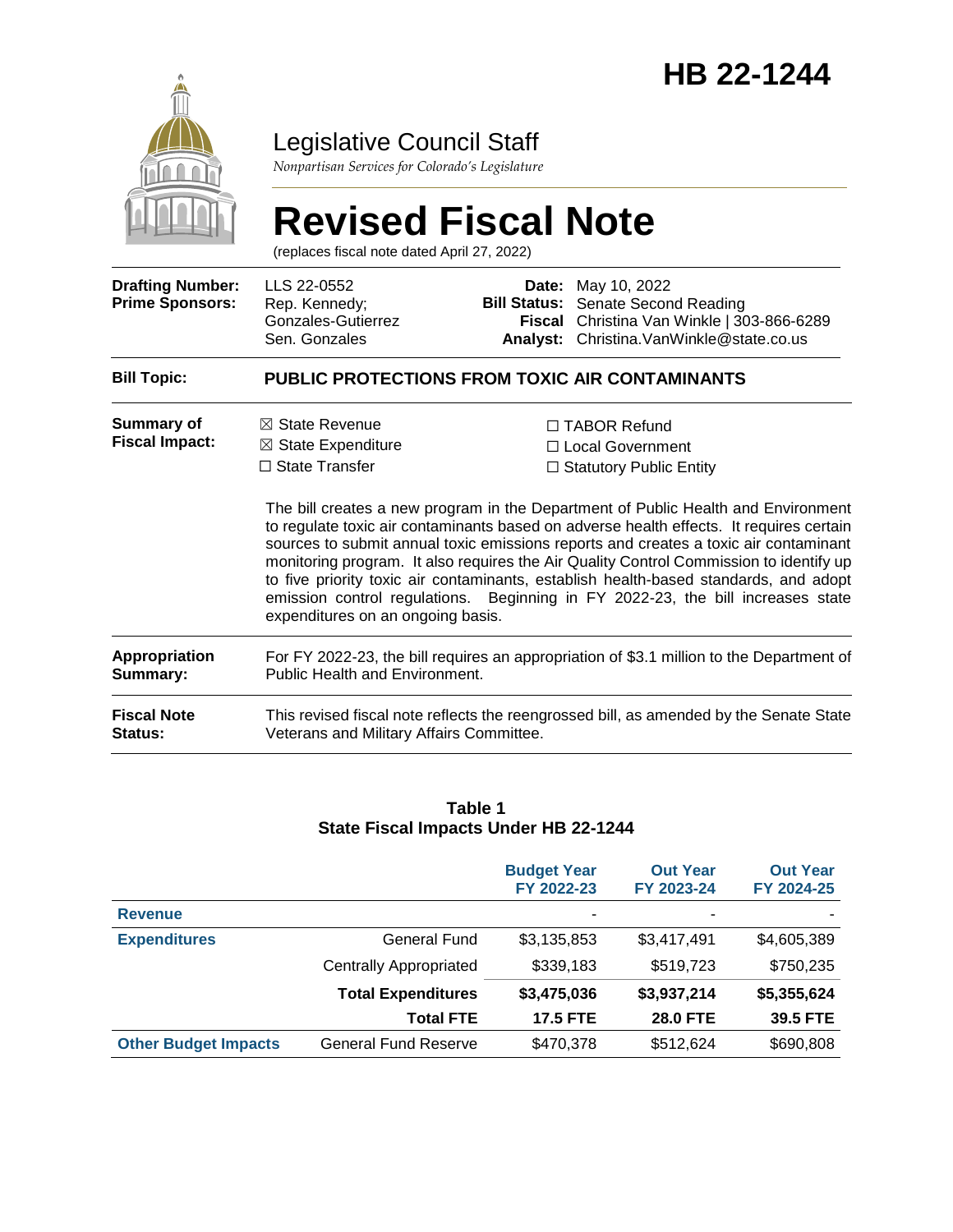#### **Summary of Legislation**

The bill creates a new program in the Department of Public Health and Environment (CDPHE) to regulate toxic air contaminants (TACs) based on adverse health effects. Toxic air contaminants are defined in the bill as hazardous air pollutants, covered air toxics, and any other air pollutant designated by the Air Quality Control Commission (AQCC). The AQCC must adopt rules to implement the program. Program details and an implementation timeline are described in the table and narrative below.

| <b>Date</b>        | <b>Activity</b>                                                                                                                                                             |
|--------------------|-----------------------------------------------------------------------------------------------------------------------------------------------------------------------------|
| October 1, 2022    | AQCC designates an initial list of TACs                                                                                                                                     |
| January 1, 2024    | CDPHE begins TAC ambient air quality monitoring program                                                                                                                     |
| June 30, 2024      | Owners and operators of major and synthetic minor sources begin<br>submitting annual toxic emissions reports to CDPHE                                                       |
| April 30, 2025     | AQCC considers adopting rules requiring additional information in<br>annual emissions inventory report, based on gap assessment<br>AQCC identifies up to five priority TACs |
| October 1, 2025    | CDPHE prepares annual report summarizing findings of the monitoring<br>program                                                                                              |
| December 31, 2025  | CDPHE conducts a needs assessment to administer an air permitting<br>program for new, modified, and existing stationary sources                                             |
| April 30, 2026     | AQCC establishes health-based standards and emission control<br>regulations for priority TACs                                                                               |
| September 30, 2029 | AQCC reviews priority TAC list and determines whether to add<br>additional TACs and associated health-based standards                                                       |

#### **Table 2 Implementation Timeline of HB22-1244**

**Toxic air contaminant list.** The CDPHE will publish an initial list of TACs by October 1, 2022, including hazardous air pollutants and covered air toxics. Beginning no later than September 30, 2030, and every five years thereafter, the AQCC must review the list of TACs and determine by rule whether to add additional TACs to the list. The AQCC must take into consideration data gathered through annual toxic emissions reports, federal toxic release inventories, and peer reviewed scientific data, as well as public input and information from other states.

**Annual toxic emissions reports**. Beginning June 30, 2024, all owners and operators of major sources and minor synthetic sources must submit annual toxic emissions reports to the CDPHE that report information on the amount of each TAC emitted in the preceding calendar year. The CDPHE is required to make these reports available to the public. The CDPHE will conduct an analysis on the reporting requirements and informational gaps and submit a report on those findings to the AQCC by October 1, 2024. The AQCC will consider adopting rules by April 30, 2025, that require additional information to be included in the annual toxic emissions reports based on the report findings.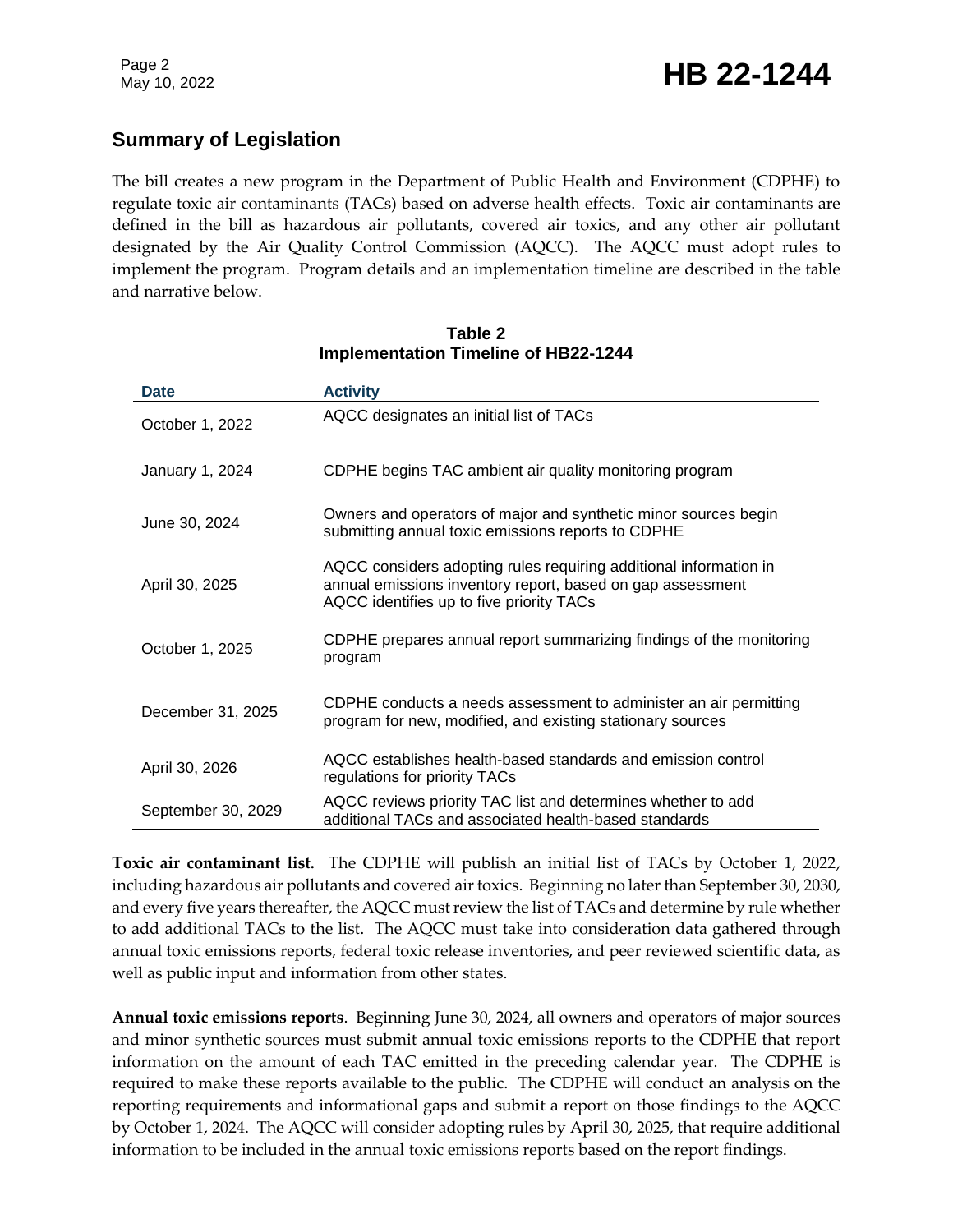## Page 3<br>May 10, 2022 **HB 22-1244**

**Ambient air monitoring.** The CDPHE will begin conducting a monitoring program to determine TACs in the ambient air in the state by January 1, 2024. At least three long-term monitoring sites must be in operation by January 1, 2024, and at least three additional monitoring sites must be in operation by July 1, 2025. In determining the location of monitoring sites, the CDPHE must provide an opportunity for public input and give priority to locations within disproportionately impacted communities. The CDPHE must prepare an annual report on the findings of the monitoring sites by October 1, 2025, and each year thereafter.

**Health-based standards.** By April 30, 2025, the AQCC will adopt rules that identify up to five priority TACs based data gathered through the monitoring programs, the annual toxic emissions reports, input from the scientific community, and any other relevant data submitted to the AQCC. By April 30, 2026, the AQCC must establish health-based standards for priority TACs that are protective of public health and identify the excess cancer and non-cancer risk levels for use in setting the health-based standards. By September 30, 2029, and every five years thereafter, the AQCC must determine whether to identify additional priority TACs and adopt health-based standards.

**Emission control regulations**. By April 30, 2026, the AQCC will adopt emission control regulations for each priority TAC and prioritize reductions in disproportionately impacted communities. By September 30, 2030, and every five years thereafter, the AQCC will adopt emission control regulations for additional priority TACs identified in rule. When reviewing and approving renewable operating permits, the CDPHE must include any applicable emission control regulations in the permit. The CDPHE will include applicable emission control regulations when reviewing and approving air pollution permits.

**Air permitting program.** By December 31, 2025, the CDPHE will conduct a needs assessment to administer an air permitting program to regulate new, modified, and existing stationary sources that emit levels of priority TACs. The CDPHE will report findings and recommendations to relevant legislative committees.

#### **Background**

There are currently 187 hazardous air pollutants, or air toxics, that have been associated with adverse health effects. These air toxics differ from the six common air pollutants, known as criteria pollutants, which are regulated through National Ambient Air Quality Standards based on human health and/or environmental criteria. Air toxics are pollutants that are known or suspected to cause cancer or other serious health effects, and are regulated through technology-based national emission standards.

Colorado, by adopting the corresponding federal regulation under the Clean Air Act, is the delegated authority to regulate air toxics through these technology-based standards. The CDPHE requires reporting and control measures for certain air toxics as required by federal law. The CDPHE also performs special projects for covered air toxics, including hydrogen cyanide, hydrogen sulfide, and benzene, but does not have routine monitoring in place as no ambient air standards are specified for them.

In 2021, the General Assembly enacted House Bill 21-1189 which imposed requirements for fenceline and community-based monitoring of covered air toxics for certain stationary sources, including petroleum refineries, aircraft parts manufacturing, and certain petroleum bulk stations and terminals.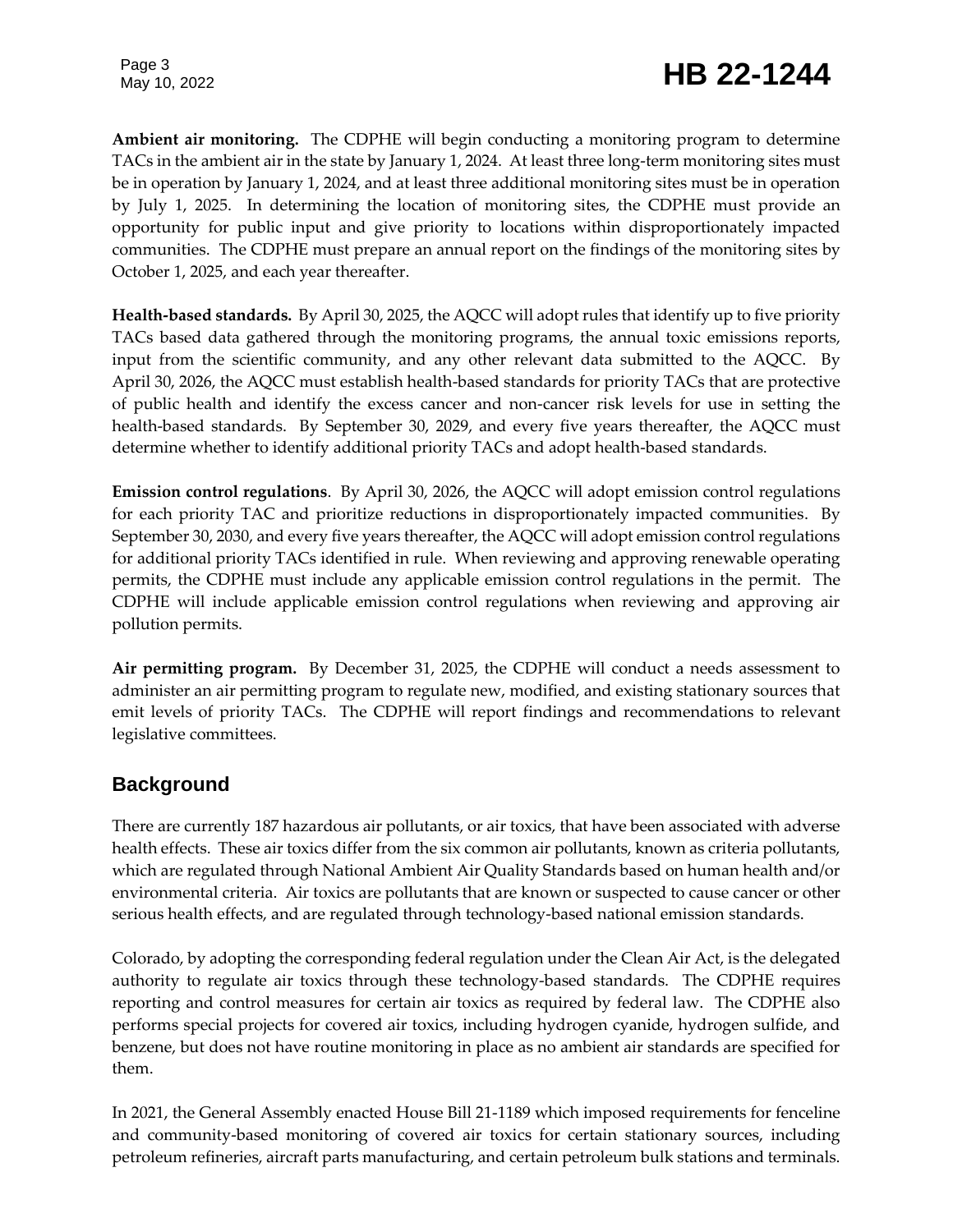### Page 4<br>May 10, 2022 **HB 22-1244**

#### **State Revenue**

To the extent that the CDPHE is able to impose fees from owners and operators of TAC sources to cover administrative costs, revenue will increase. This fiscal note assumes that General Fund will be required in the first few years while the program is being established. Once program rules, the population subject to regulation, and additional detailed are known, it is assumed that the CDPHE, at the earliest, could establish program fees around FY 2025-26. This potential fee revenue has not been estimated. This fiscal note also assumes that any fee revenue collected will be deposited to the Stationary Source Control Fund, which is subject to TABOR.

#### **State Expenditures**

The bill increases state General Fund expenditures in the CDPHE by \$3.5 million in FY 2022-23, \$3.9 million in FY 2023-24, and \$5.4 million in FY 2024-25. The fiscal note assumes that the General Fund will be used to establish the new regulatory program in the first few years, which may be funded by the Stationary Source Control Fund in future years. Expenditures are shown in Table 3 and detailed below.

|                                             | FY 2022-23      | FY 2023-24      | FY 2024-25  |
|---------------------------------------------|-----------------|-----------------|-------------|
| Department of Public Health and Environment |                 |                 |             |
| <b>Personal Services</b>                    | \$1,484,862     | \$2,163,660     | \$3,038,162 |
| <b>Operating Expenses</b>                   | \$25,245        | \$35,370        | \$50,895    |
| <b>Capital Outlay Costs</b>                 | \$117,800       | \$43,400        | \$74,400    |
| <b>Legal Services</b>                       | \$73,928        | \$325,281       | \$325,281   |
| <b>Monitoring Stations</b>                  | \$342,000       | \$272,250       | \$903,335   |
| Contractual Services - Toxicology           | \$400,000       | \$350,000       |             |
| <b>Computer Programming</b>                 | \$597,228       | \$117,740       | \$121,526   |
| Software Licensing and Cloud Storage        |                 | \$15,000        | \$15,000    |
| <b>Public Outreach and Communications</b>   | \$76,000        | \$76,000        | \$58,000    |
| Travel                                      | \$18,790        | \$18,790        | \$18,790    |
| Centrally Appropriated Costs <sup>1</sup>   | \$339,183       | \$519,723       | \$750,235   |
| FTE - Personal Services                     | 17.1 FTE        | 26.2 FTE        | 37.7 FTE    |
| FTE - Legal Services                        | 0.4 FTE         | 1.8 FTE         | 1.8 FTE     |
| <b>Total Cost</b>                           | \$3,475,036     | \$3,937,214     | \$5,355,624 |
| <b>Total FTE</b>                            | <b>17.5 FTE</b> | <b>28.0 FTE</b> | 39.5 FTE    |

#### **Table 3 Expenditures Under HB22-1244**

<sup>1</sup> *Centrally appropriated costs are not included in the bill's appropriation.*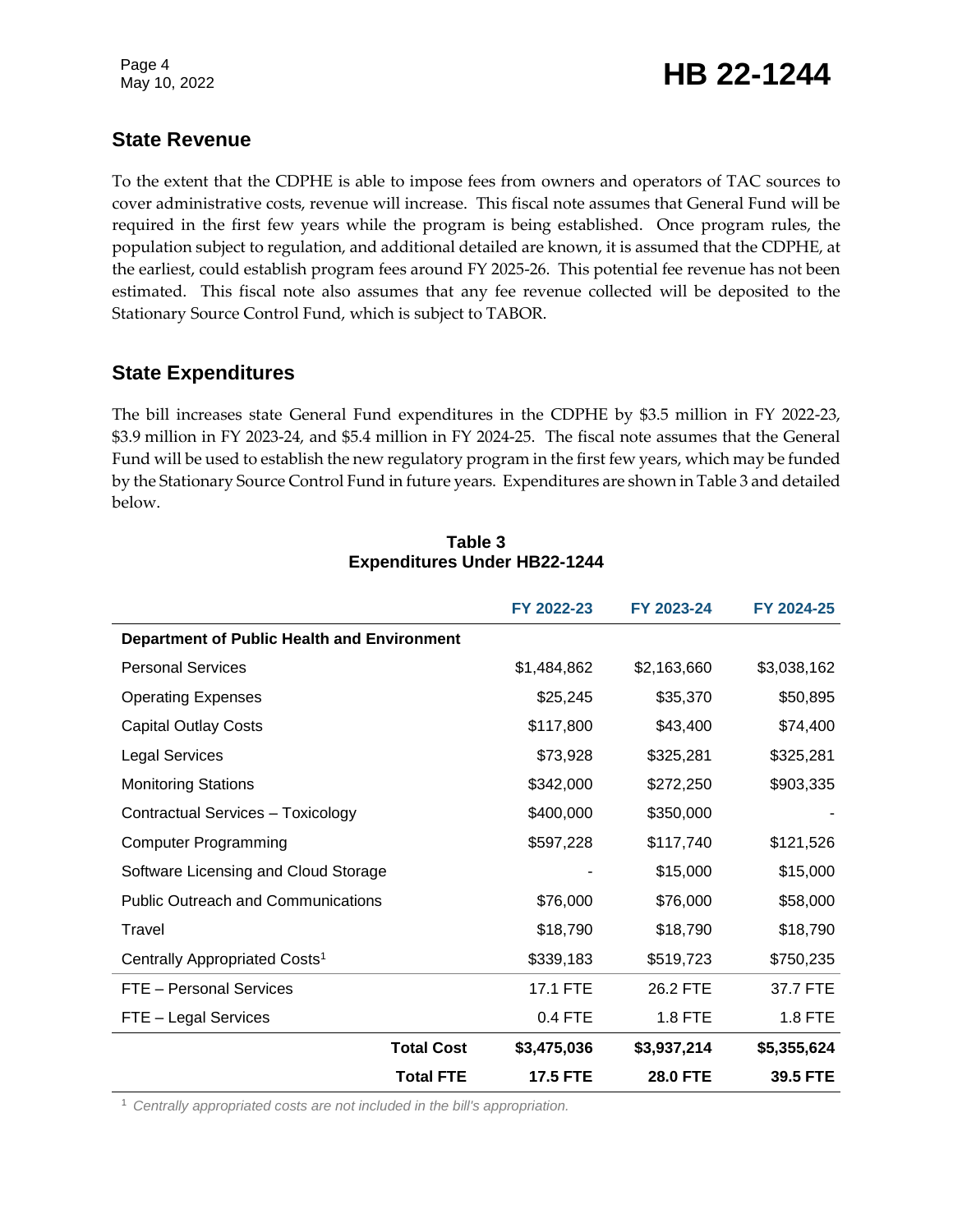**Staffing.** Beginning in FY 2022-23, the CDPHE requires staff resources to ramp up over the course of five fiscal years to establish the new regulatory program for TACs. These staff resources are described below.

- *Rulemaking*. The CDPHE requires 4.0 FTE in FY 2022-23 and 5.0 FTE in FY 2023-24 to develop rules establishing the list of TAC covered by the program, and to design a reporting program for owners and operators to begin submitting toxic emissions reports by June 30, 2024. The bill requires the AQCC to consider public input and data gathered from monitoring programs and other sources of information. Staff will also be required beginning in FY 2024-25 to establish health-based emissions standards and emission control measures in rule for priority TACs, estimated at approximately 11 FTE per year. These staff resources in out years are estimates only and will be determined based on the identification of priority TACs.
- *Toxic emissions reports*. The CDPHE requires 3.0 FTE in FY 2022-23, 6.0 FTE in FY 2023-24, and 7.0 FTE in FY 2024-25 and onwards to support report processing and database management. Staff will also conduct a study as required in the bill to analyze existing reporting requirements, assess the availability and quality of TAC data, and identify informational gaps in reporting. Based on the findings of this study, additional staff resources may be required in out years to create and maintain a more robust reporting framework.
- *Monitoring program*. The CDPHE will develop a monitoring program to determine ambient concentrations of TACs. In addition to monitoring equipment costs and contractual services, as discussed below, 2.0 FTE in FY 2022-23, 4.0 FTE in FY 2023-24, and 5.5 FTE in FY 2024-25 and onwards are needed to install and operate three monitoring stations by January 1, 2024, and three additional stations by July 1, 2025. Staff will install equipment, develop local contracts, operate the stations, review and analyze the data, develop reports, and hold public hearings.
- *Program management and administrative support.* The bill requires the CDPHE to add staff across several divisions, to ensure coordination of the new program and to provide human resources and data management support. These staff will be responsible for air toxics policy development, communication, and researching and assessing air toxic health impacts, including overseeing toxicology contractual services. In total, an additional 4.5 FTE in FY 2022-23, increasing to 9.0 FTE by FY 2024-25, are needed.
- *Environmental justice.* The CDPHE requires additional staff resources in the Environmental Justice Unit to support outreach and advise on addressing the needs of disproportionately impacted communities when developing the program. Staff resources of 1.2 FTE in FY 2022-23 and ongoing will evaluate TACs and how to incorporate these pollutants into existing tools such as EnviroScreen, conduct outreach to communities related to identifying locations for monitoring stations, and assist in sharing monitoring and inventory information with the public and community members.
- *Needs assessment.* The CDPHE requires 4.0 FTE beginning in F 2022-23 to conduct the needs assessments to evaluate the annual toxic emissions reporting program and the air permitting program.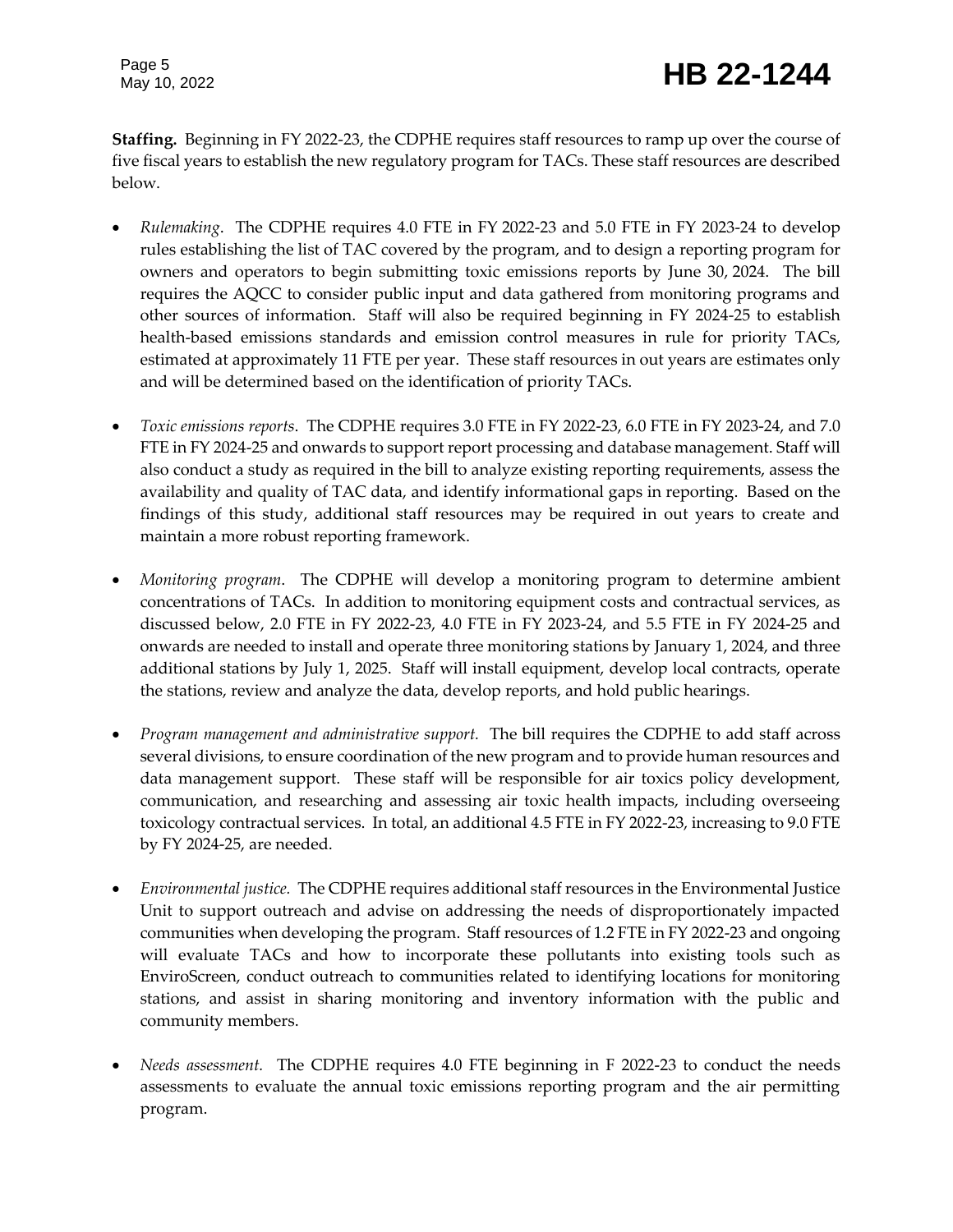### Page 6<br>May 10, 2022 **HB 22-1244**

**Other program costs.** In addition to personnel costs, CDPHE will incur additional costs for legal services, contractual services, monitoring equipment, technology upgrades, public outreach, and travel. These costs are described below.

- *Legal services*. Approximately 750 hours of legal services in FY 2022-23 and 3,300 hours in FY 2023-24 and beyond will be provided by the Department of Law annually at a rate of \$98.57 per hour to support initial program design and to develop rules.
- *Monitoring stations*. The CDPHE will establish an air monitoring program by installing three monitoring stations by January 1, 2024, with three additional monitoring stations added by January 1, 2025. Each monitoring station will cost \$114,000 to install including shelter, sensors, samplers, power installation, concrete pads, permits, and a data logger. Operating costs for the first three stations are estimated at \$272,250 in FY 2023-24 (half-year impacts), and increasing to \$556,335 in FY 2024-25. Costs in FY 2024-25 include the installation of three additional monitoring stations which must be operating by January 1, 2025.
- *Contractual services.* The CDPHE requires staff and outside consulting services to evaluate peerreviewed scientific data, as well as monitoring data, toxic emissions reports, and public input to make additions to the TAC list, identify priority TACs, and to establish health-based standards. Contractual services of \$400,000 in FY 2022-23 and \$350,000 in FY 2023-24 will evaluate peer-reviewed scientific publications.
- *Technology costs.* The CDPHE requires a database to support the annual emissions inventory reporting and system programming to refine the existing monitoring system to accommodate the additional stations. The estimated costs are \$597,228 in FY 2022-23 for the Office of Information Technology to develop the database and update the monitoring system with ongoing costs of \$117,740 beginning in FY 2023-24. The CDPHE will require \$15,000 in FY 2023-24 and ongoing for software licensing and cloud storage to support the emissions inventory reports and air monitoring data.
- *Public outreach and communications*. The CDPHE will incur costs to conduct public outreach, develop communications materials, and hold public meetings. These costs are estimated at \$76,000 annually.
- *Travel*. New staff, including permit modeling staff, will incur travel expenses to attend training events. These costs are estimated at \$18,790 annually.

**Centrally appropriated costs.** Pursuant to a Joint Budget Committee policy, certain costs associated with this bill are addressed through the annual budget process and centrally appropriated in the Long Bill or supplemental appropriations bills, rather than in this bill. These costs, which include employee insurance and supplemental employee retirement payments, are shown in Table 3.